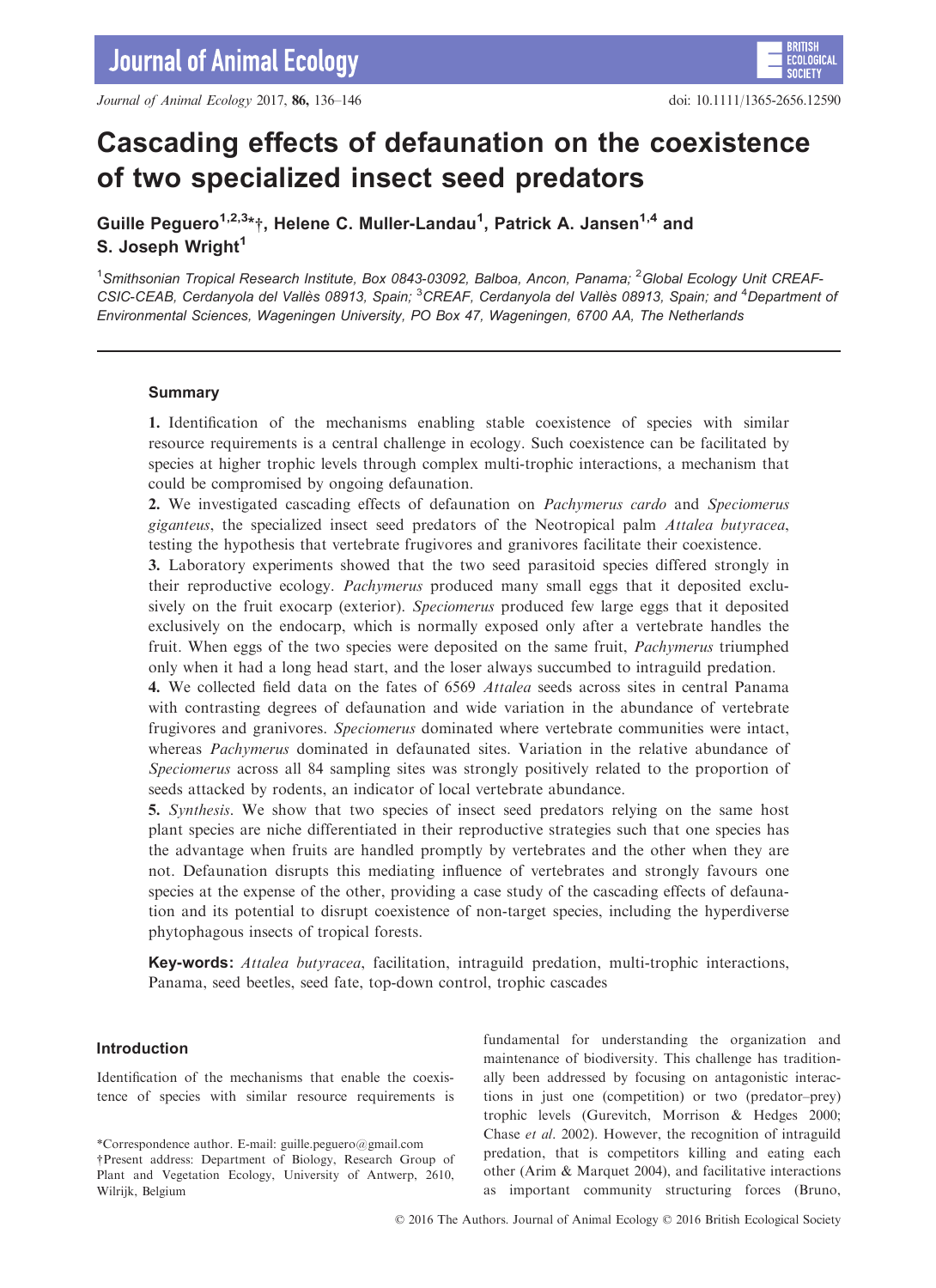Stachowicz & Bertness 2003) has fostered the adoption of more holistic multi-trophic approaches (Tscharntke & Hawkins 2002; Smith, Mooney & Agrawal 2008; Visser et al. 2011). Further, interspecific interactions may show conditionality when their net outcome varies with the ecological context (Bronstein 1994). The heterogeneity of natural communities thus requires studying species coexistence in contrasting multi-trophic contexts to disentangle the effects of the antagonistic and facilitative mechanisms (Amarasekare 2008).

Phytophagous insects provide paradigmatic cases of species that coexist despite similar resource requirements. Seed predators in particular are a diversified guild of insects that often show high degrees of niche overlap due to their high levels of host specificity (Janzen 1980; Novotny & Basset 2005; Delobel & Delobel 2006). Competing seed parasitoid species are typically differentiated in their adult phenologies and oviposition behaviours (Mitchell 1975; Messina 1991; Johnson & Romero 2004; Espelta, Bonal & Sánchez-Humanes 2009). Yet, despite these differences, a single seed may end up with larvae of more than one species (Espelta, Bonal & Sánchez-Humanes 2009). Seeds are discrete resources, which sometimes cannot sustain the development of more than one individual, and thus, larval competition within a seed is intense. One of the usual outcomes of such competition is intraguild predation among larvae leaving a single survivor (Wilson & Janzen 1972; Janzen 1975; Traveset 1991; Peguero, Bonal & Espelta 2014). Though such direct interspecific competition is clearly important, a community-wide perspective is needed to account for indirect, enemy-mediated and facilitative effects across different trophic levels (Kaplan & Denno 2007).

Coexistence between species that share the same key resource could be stabilized if the outcome of their competition varies with the community context (Smith, Mooney & Agrawal 2008). In the case of insect seed predators sharing the same host plant, variation in the abundance of another seed consumer or shared enemy can modulate their intraguild competition if one of the insects is more vulnerable to or favoured by this third agent. For instance, one insect could dominate its competitor in the presence of a facilitative species, but be subordinate in its absence. Variation in relative dominance would then result from this third species disproportionately favouring the inferior competitor and/or disadvantaging the superior competitor. If the abundance of the third species is spatially heterogeneous, the coexistence of competing species at a regional level could be stabilized (see Gurevitch, Morrison & Hedges 2000 and Chase et al. 2002 for a similar reasoning for competitors under variable predation pressure). However, to our knowledge, the hypothesis that multi-trophic interactions may mediate the coexistence of specialized seed predators has never been empirically tested.

Vertebrates are key candidates for mediating the coexistence of seed predators, as they may feed on the fruits and seeds as well as on larvae inside fruits and seeds (Sallabanks & Courtney 1992). Examples of top-down control by reptiles, birds and mammals of insect species at lower trophic levels are many (Terborgh  $et$  al. 2001; Böhm, Wells & Kalko 2011; Visser et al. 2011), but we know of no study that has considered whether vertebrates facilitate the coexistence of competing insects such as specialized seed predators. The question of whether or not vertebrates mediate insect species coexistence is particularly important given the diversity of insects combined with global defaunation trends, that is the extirpation and population decline of native vertebrate species, which can increase the variability of local abundances producing many unanticipated cascade effects of biodiversity loss (Dirzo et al. 2014).

Here, we study the consequences of defaunation for species coexistence by assessing whether and how vertebrate frugivores and granivores affect the competitive balance of two specialized bruchid beetles (Bruchinae: Pachymerini) whose larvae are seed predators of the tropical palm Attalea butyracea (hereafter 'Attalea'). Previous studies suggested that these bruchids differ in oviposition strategy. The larger species – Speciomerus giganteus (hereafter 'Speciomerus') – lays its eggs on exposed endocarps on the forest floor, and is thus a post-dispersal seed parasitoid (Wright 1983). The smaller species – *Pachymerus cardo* (hereafter '*Pachymerus*') – is thought to lay its eggs on the exocarp of the fruits while they are developing in the canopy, and would thus be a pre-dispersal seed parasitoid, like its local sister species Pachymerus bactris, the seed parasitoid of the palm Astrocaryum standleyanum (Jansen et al. 2010). Though multiple larvae usually infest the same seed, only one adult bruchid can emerge, suggesting that intraguild predation occurs among bruchid larvae (Wilson & Janzen 1972; Wright 1983).

Vertebrates may affect these bruchids in at least three ways (Fig. 1). First, many vertebrate species feed on the fruit pulp, thus exposing the endocarp to oviposition by Speciomerus. Secondly, three species of rodents remove and store seeds as food supplies in shallow soil surface caches, thus moving seeds out of reach of bruchids (Jansen et al. 2010, 2012, 2014). Thirdly, at least two rodent species also consume bruchid larvae (Silvius & Fragoso 2002; Galvez & Jansen 2007) and may exert a strong topdown control over bruchid populations (Wright & Duber 2001; Visser et al. 2011). Previous studies monitoring fruit falling into traps showed that 63% of the fruits have their endocarps partly exposed  $(n = 2468, 21 \text{ palms})$  on Barro Colorado Island (BCI), which has a complete vertebrate community, vs. just  $18\%$  ( $n = 5270$ , 27 palms) in Soberania National Park (SNP) which has high levels of poaching (P.A. Jansen, unpubl. data). This suggests that the accessibility of Speciomerus to the endocarps is lower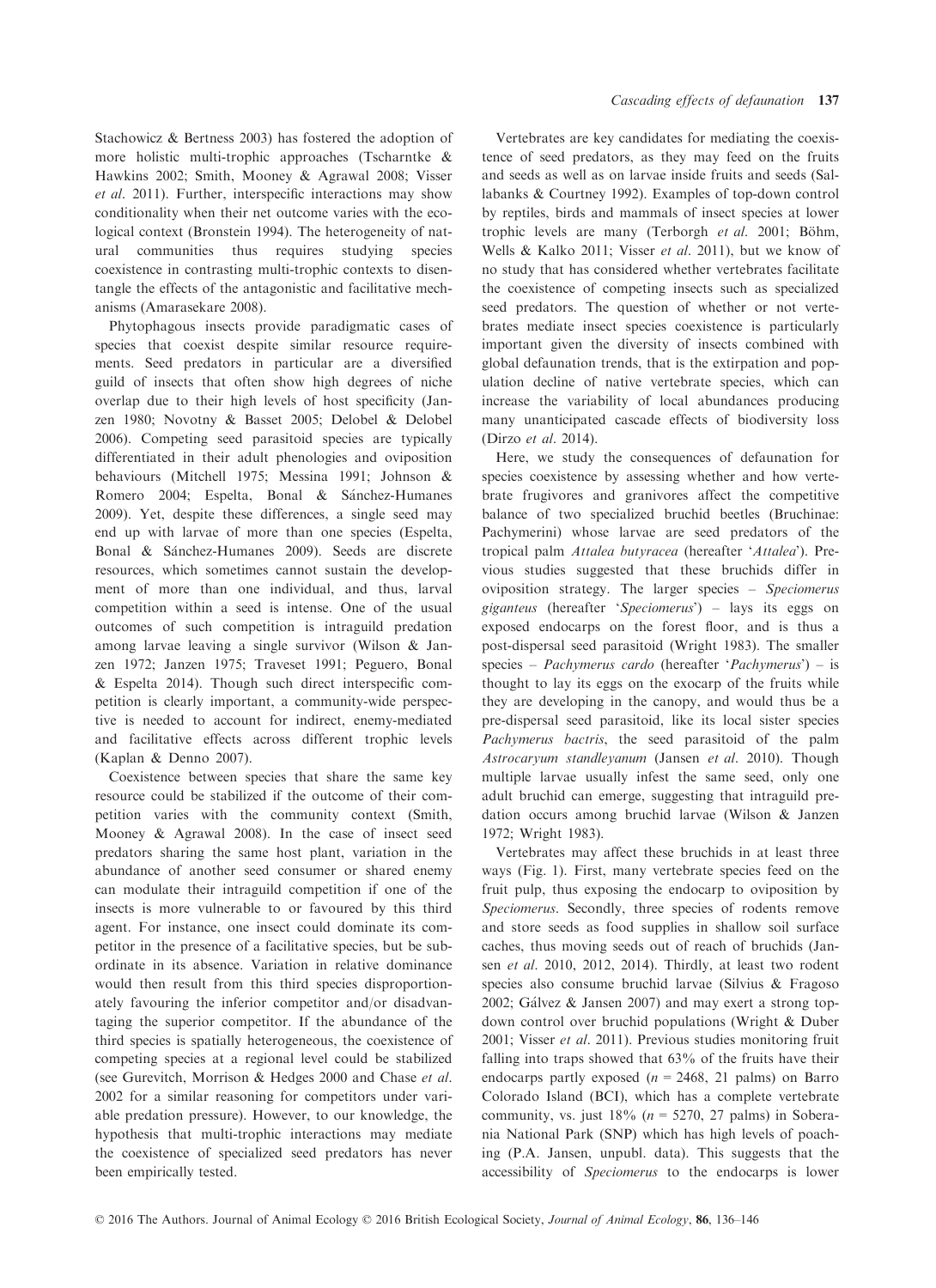

Fig. 1. Food web associated with the fruits and seeds of the palm Attalea butyracea in central Panama. Numbers denote different trophic interactions: 1. Fruit pulp feeding; 2. seed feeding; 3. predation of bruchid larvae by rodents; 4. intraguild predation of larvae. Defaunation cascades down the web to affect the fate of the palm seeds.

where frugivore populations are smaller, allowing more Pachymerus larvae to develop. Therefore, our overarching hypothesis was that vertebrates mediate the coexistence of these beetles and that defaunation could favour one parasitoid at the expense of the other.

We tested the following specific predictions: (i) *Pachy*merus and Speciomerus differ importantly in reproductive ecology; (ii) Speciomerus larvae kill Pachymerus larvae in the same seed, unless *Pachymerus* has a sufficiently long head start; and (iii) relative abundances of the two species will depend on vertebrate abundance, with Speciomerus dominating where vertebrate frugivores are common, because the latter facilitate its oviposition and reduce the head start of Pachymerus. We tested these hypotheses through oviposition trials and competition experiments, combined with sampling at sites with contrasting vertebrate abundance. Overall, our results indicate that vertebrates indeed mediate the coexistence of the specialized seed predators in this system by modifying their competitive balance. Thus, we demonstrate that multi-trophic interactions can contribute to the coexistence of insect species with similar resource requirements.

# Materials and methods

#### study system

This study was carried out in central Panama, at BCI, in SNP, and at small (<15 ha) islands in Gatun Lake (hereafter referred to as islets). Annual rainfall averages 2600 mm with a distinct 4-month dry season from January to April. The vegetation is semi-deciduous tropical moist forest. Because BCI is well protected from poaching while SNP is not, vertebrates are much more abundant on BCI than in SNP (Wright et al. 2000). The islets are virtually defaunated because they are too small to sustain populations of vertebrates larger than rats (Adler & Seamon 1991; Wright & Duber 2001). Thus, these three types of site form a gradient of defaunation.

Attalea butyracea (Mutis ex L.f.) Wess. Boer (formerly Scheelea zonensis) is a monoecious arborescent canopy or sub-canopy palm that is abundant in Panama (Wright 1983). Mature individuals annually produce one to three infructescences with 100–600 ovoid drupes (3–6 cm length) that ripen during the first half of the wet season (Wright 1983). These fruits have a tough exocarp, a soft oily mesocarp and a stone, that is a hard woody endocarp that usually encloses one seed, although around 2% contain two or even three seeds (Bradford & Smith 1977). The woody endocarps remain on the forest floor more than 3 years as they slowly decompose (Wright 1983). The mesocarp is eaten by many vertebrate species including Baird's tapir (Tapirus bairdii Gill), whitefaced monkey (Cebus capucinus L.), howler monkey (Alouatta palliata L.), kinkajou (Potos flavus Schreber) and red-lored parrot (Amazona autumnalis L.), all of which are able to open the tough exocarp (Wright et al. 2000; G. Peguero, pers. obs.). Of these, only Baird's tapir ingests the endocarps (Jansen et al. 2014). Three rodent species – red-tailed squirrel (Sciurus granatensis Humboldt), Central American agouti (Dasyprocta punctata Gray) and Central American spiny rat (Proechimys semispinosus Tomes) – are also able to open the endocarps to eat the seeds or the bruchid larvae inside (Wright & Duber 2001; Galvez & Jansen 2007; Jansen et al. 2014).

Two bruchid beetles prey on Attalea seeds in this area: S. giganteus Chevrolat and P. cardo Fåhareus (henceforth referred to by their genus names). They have no other local hosts (S. Gripenberg, pers. comm.) and no known larval predators (S.J. Wright, unpubl. data). Speciomerus is larger and is a post-dispersal seed parasitoid that only lays eggs on defleshed endocarps, that is after opening or removal of the exocarp by a frugivore (Wilson & Janzen 1972; Wright 1983). In contrast, Pachymerus can lay its eggs directly on intact and partially defleshed fruits (Silvius & Fragoso 2002; D. Galvez, unpubl. data) hence could be a pre-dispersal seed parasitoid. Previous observations also suggest differences in fecundity traits like egg number and size (D. Galvez, unpubl. data). Relative abundance differs among sites. Speciomerus is dominant in BCI (Visser et al. 2011) whereas Pachymerus accounts for more than half of bruchid emergences in the SNP (S.J. Wright, unpubl. data).

## reproductive ecology

We quantified differences between the two bruchids in the timing of adult emergence, egg number and size, and oviposition site preferences. We collected 750 endocarps beneath approximately 15 haphazardly selected trees along Pipeline Road in SNP during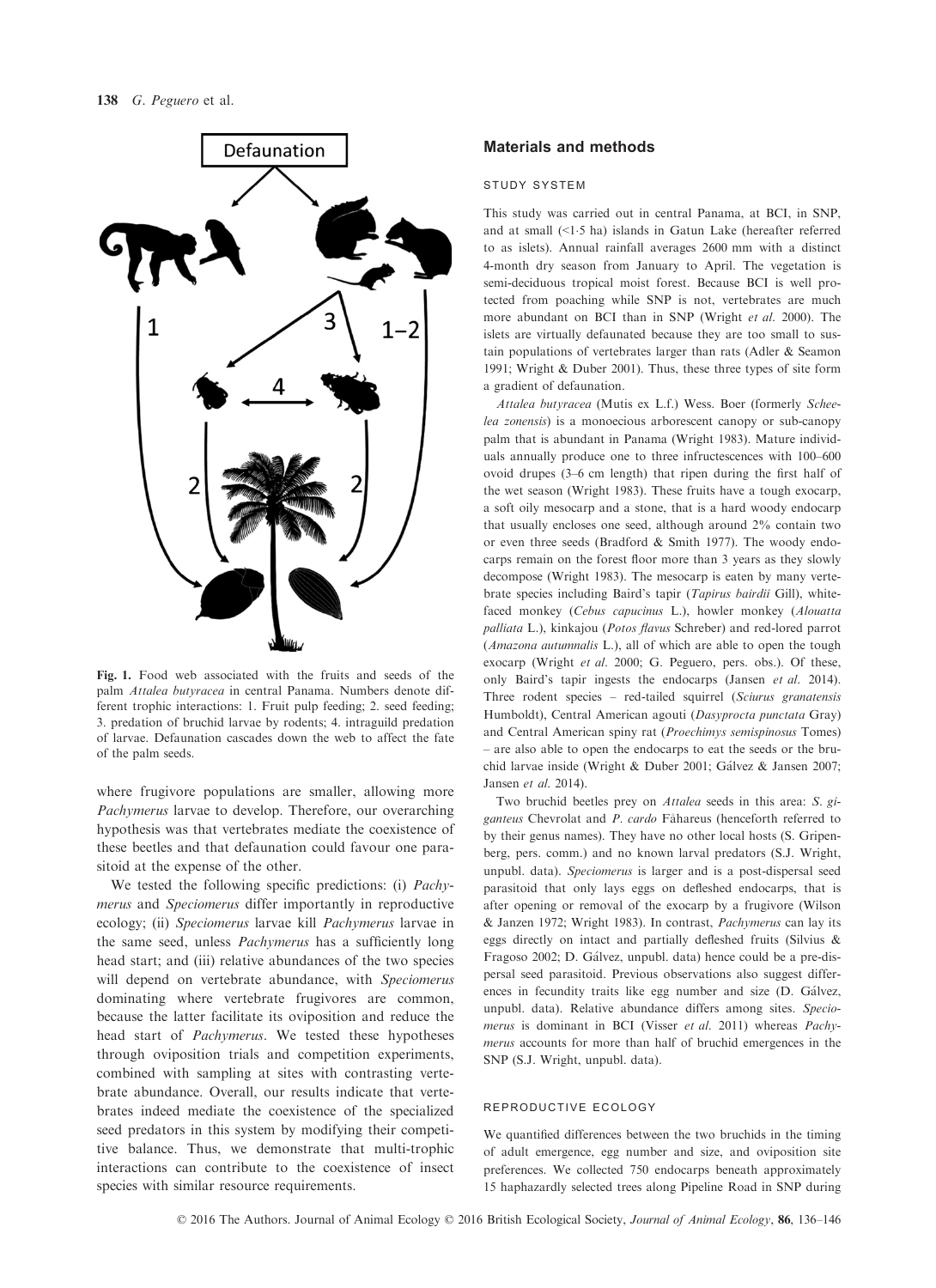the dry season of 2013 and incubated them in 15 20-litre buckets sealed off with insect screening at ambient temperature but protected from rain and direct sunlight. Buckets were checked daily, the timing of emergence was recorded and each bruchid was identified to species. We evaluated interspecific differences in the timing of emergence using a generalized estimating equation model (GEE) with a Poisson log-link function that included the interaction between species and emergence time (in ordinal days), treated each incubation bucket as a blocking factor and included an autoregressive correlation structure for each bucket (block) to account for the longitudinal nature of the data.

The emerged bruchids were mixed and placed in groups of 10– 20 conspecifics in  $25 \times 20 \times 8$  cm plastic containers with dry leaves and water in glass vials. After allowing for mating, 17 females of each species were placed individually in plastic containers with one intact fruit, one partially defleshed endocarp (i.e. a gashed fruit conserving half of the exo- and mesocarp) and a bare endocarp (i.e. a fruit with exo- and mesocarp completely removed). These treatments mimic the three most common levels of fruit handling by vertebrates: a non-handled fruit, an endocarp partially defleshed by a canopy-dwelling pulp feeder and an endocarp entirely defleshed, as a scatter-hoarding rodent would do (Silvius & Fragoso 2002; Galvez & Jansen 2007; Jansen et al. 2010). Fruits were mixed and randomly assigned to treatments to ensure that there were no differences in size or maturation stage.

Every 72 h, the fruits were replaced by new ones (i.e. fruits collected and manipulated the same day). The number of eggs laid in each fruit treatment and whether they were attached to the exocarp or to the endocarp in the partially defleshed fruits was monitored daily until the beetles died. Interspecific differences in oviposition preference were inferred from the proportion of eggs laid on each fruit type and the proportion of eggs attached to endo- vs. exocarp. We fitted generalized linear models (GLMs) with binomial or, if overdispersed, quasibinomial errors, and with species as factor and lifetime as covariate, to assess potential behavioural differences related to maternal lifetime.

A random subsample of the eggs of six females per species  $(35 \pm 6$  eggs per female, mean  $\pm$  SE,  $N = 418$ ) were photographed and their maximum length and width measured to the nearest 0.001 mm using the software IMAGEJ (Schneider, Rasband & Eliceiri 2012). Egg volume was calculated from these measurements under the assumption that the eggs were prolate spheroids, that is as  $(4\pi/3)a^2c$ , where a is the equatorial diameter and c is the polar diameter. Generalized linear mixed models (GLMMs) were used to assess interspecific differences in egg volume and fecundity (egg number), including species as factor, mother beetle as a random effect nested within species and maternal lifetime (days) as covariate.

#### intraguild interaction trials

We conducted a series of incubation trials to test the hypothesis that the outcome of the intraguild interaction among the larvae of Pachymerus and Speciomerus depends on the timing of infestation. In July 2013, we collected 257 ripe intact fruits directly from the canopy of five haphazardly selected palms along Pipeline Road in SNP, using a pole pruner. The exo- and mesocarp of each fruit were completely removed with a knife, and fresh unhatched eggs (i.e. laid  $\leq 24$  h before) of both species were placed onto the bare endocarps to create the following six experimental treatments: (i) one egg of Pachymerus; (ii) one egg of Speciomerus; (iii) one egg of each species simultaneously ('P0' hereafter); (iv) one egg of each species with a 10-day head start for Pachymerus ('P10' hereafter); (v) one egg of each species with a 30-day head start for Pachymerus ('P30'); and (vi) a control group without egg addition. The endocarps were incubated individually in transparent plastic cups with pierced lids to allow air movement, and adult emergences were monitored during the next wet season until they ceased. Each endocarp was then classified by three possible outcomes: emergence of a Pachymerus adult, a Speciomerus adult or neither.

We used three contingency analyses to evaluate differences in beetle emergence patterns among egg addition treatments. The first compared the control, Pachymerus-only and Speciomerusonly treatments to assess the effectiveness of the egg addition treatments. This identified bruchid infestations prior to fruit collection (emergence from the control treatment) and the viability of the experimental eggs added to the endocarps. The second contingency analysis compared the Pachymerus-only, Speciomerus-only and P0 treatments to assess the impact of interspecific interaction between the two bruchid species. Significantly lower emergence of either species in the simultaneous infestation treatment compared with the appropriate single species treatment would indicate that the interspecific interaction is costly. The final contingency analysis compared the P0, P10 and P30 treatments to assess the effect of the timing of oviposition on the outcome of the interspecific interaction.

#### seed fates in the field

We conducted a field study during July 2013 to quantify amongsite differences in the relative abundance of the two bruchids and to determine whether this variation was correlated with differences in rodent abundance and associated levels of feeding on Attalea seeds. We investigated the fate of endocarps collected from the forest floor and top soil (5 cm depth). In BCI and SNP, we selected six and five 50-m radius circular plots, respectively. The plots were separated by more than 250 m and located in secondary forests avoiding steep slopes and streams. In Gatun Lake, we selected 11 small (<1.5 ha) islets known to be almost defaunated (see Adler & Seamon 1991). At each plot/islet, we collected all the endocarps under focal Attalea individuals (4–6 trees per plot in BCI and SNP, and 1–6 trees per islet upon availability). We defined the area under a palm as the area within 3 m of the trunk (i.e. c. 28 m²). We avoided fruiting individuals in order to avoid collecting endocarps from the current season. All endocarps sampled were between 1 and 3 years of age, so that any surviving beetle would already have emerged before the seeds were collected.

We examined the endocarps to determine the fates of their seeds (cf. Wright et al. 2000; Visser et al. 2011). Emerging bruchids leave distinct circular exit holes that differ in diameter between Speciomerus (6.1  $\pm$  0.53 mm) and Pachymerus (4.9  $\pm$ 0.54 mm, mean  $\pm$  SD,  $n = 16$  per species). The three rodent species leave different tooth marks: agoutis gnaw holes in the sides of the endocarp, red-tailed squirrels leave long gashed tooth marks and triangular openings at one end of the endocarp (Galvez & Jansen 2007), and spiny rats split the endocarps in half leaving a clean and polished cut (S.J. Wright, pers. obs.). Agoutis and squirrels make smaller openings when extracting bruchid larvae  $(38.1 \pm 17.5 \text{ mm}^2, n = 12)$  than when extracting seeds  $(116 \pm 31.8 \text{ mm}^2, n = 10, \text{ mean } \pm \text{ SD}$ ; data from Gálvez &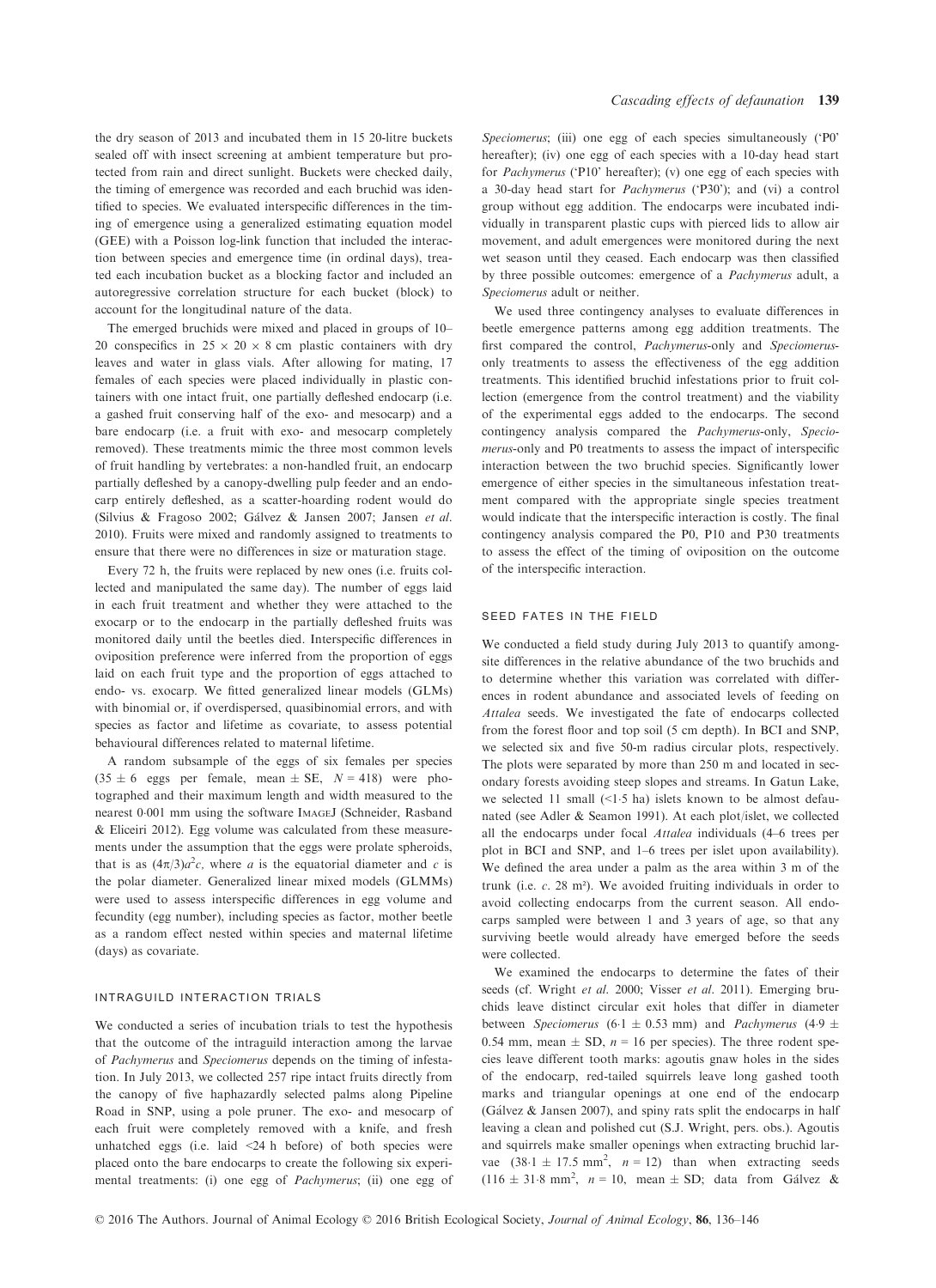#### 140 G. Peguero et al.

Jansen 2007); hence, we could distinguish seed predation from larval predation (Visser et al. 2011).

Thus, all collected endocarps were classified into one of eight distinct seed fates: intact endocarp (I), endocarp opened by a spiny rat (R), endocarp opened by an agouti to extract a bruchid larva (Abr) or the seed (Asd), endocarp opened by a squirrel to extract a bruchid larva (Sbr) or the seed (Ssd), endocarp with a Speciomerus emergence hole (Spec) and endocarp with a Pachymerus emergence hole (Pach). We calculated the proportions of each seed fate for each focal tree. We also measured the maximum width and length for a representative subsample  $(c. 50\%)$ of the collected endocarps at each focal tree and calculated their volume assuming equivalence with a prolate spheroid.

To quantify differences in seed fates among site types (protected BCI, hunted SNP and completely defaunated islets), we analysed variation among focal trees in the proportions of endocarps in different categories. We used GLMMs with binomial errors and included plot/islet as a random effect. We performed five analyses:

- 1 To determine whether rodent activity paralleled the defaunation gradient, we analysed the proportion of endocarps handled by rodents  $[(R + Abr + Asd + Sbr + Ssd)/Total]$ .
- 2 To determine how bruchid abundance varied over the defaunation gradient, we analysed the proportion of endocarps with bruchid emergence  $[(Spec + Pack)/Total]$ .
- 3 To determine how bruchid escape from agoutis and squirrels varied over the defaunation gradient, we analysed the proportion of bruchid-infested endocarps from which a bruchid emerged  $[(Spec + Pach)/(Spec + Pach + Abr + Sbr)]$ .
- 4 To determine how the relative abundance of the two bruchids varied over the defaunation gradient, we analysed the proportion of bruchid emergences comprised by Speciomerus [Spec/  $(Spec + Pach)$ ].
- 5 To evaluate potential consequences of defaunation-related variation in seed predation for Attalea population dynamics, we analysed the proportion of intact endocarps that escaped bruchid and rodent attack [I/Total].

According to the previous research (Wright et al. 2000), across central Panama the abundance of squirrels and agouties combined explains 68% of the variation in the abundance of vertebrates at a community level, so that their abundance can be considered a reliable proxy for the level of defaunation more generally (see Fig. S1, Supporting Information). To further illuminate how the two bruchid species respond quantitatively to variation in rodent activity, we fit models for Pachymerus emergence [Pach/Total], Speciomerus emergence [Spec/Total] and Speciomerus relative abundance [Spec/(Spec + Pach)] as a function of the proportion of endocarps handled by rodents  $[(R + Abr + Asd + Sbr + Ssd)/Total]$ . We fit these three relationships using GLMMs or nonlinear generalized additive mixed models (GAMMs), with binomial error distributions and plot/ islet as a random factor nested with site type (SNP, BCI or islets).

To test whether rodents prefer larvae to seeds, we investigated how the proportion of larvae predated by rodents  $[(Abr + Sbr)]$  $(Abr + Sbr + Spec + Pach)$ ] change with the proportion of seeds predated by rodents  $[(Asd + Ssd)/(Asd + Ssd + Intact)]$ . We fit a GAM for larval predation as a function of seed predation to quantify the relationship between the two. Because it is impossible to differentiate between larval and seed predation in the endocarps handled by rats, they were excluded from this analysis.

Finally, we assessed whether the two bruchid species differ in the sizes of the endocarps they exploit. We conducted a GLMM on log-transformed endocarp volume, with site, emerging bruchid species and their interaction as fixed factors and plot/islet nested within site as a random effect. P-values were obtained by normal and Kenward–Roger approximation of degrees of freedom with pbkrtest (Halekoh & Højsgaard 2012).

All analyses were done with the <sup>R</sup> packages GEEPACK (Højsgaard & Halekoh 2006), GAMM4 (Wood 2011) and LME4 (Bates et al. 2014). Best models were selected according to Akaike's information criteria (AIC) and model assumptions were validated graphically.

## Results

## reproductive ecology

The two bruchid species differed in their emergence phenology, reproductive traits and oviposition preferences. Adults of Pachymerus, the smaller species, emerged significantly earlier in the fruiting season (day\*species interaction, Wald = 25.2,  $P < 0.0001$ ) than *Speciomerus*, although the emergence times overlapped substantially (see Fig. S2). Egg volume was almost 20 times larger in Speciomerus than in *Pachymerus* ( $F_{1,406} = 10171$ ,  $P < 0.0001$ , Fig. 2a), whereas Pachymerus females laid five times more eggs than Speciomerus  $(F_{1,31} = 8.2, P < 0.01, Fig. 2b)$ . Maternal lifetime did not affect fecundity ( $F_{1,31} = 0.7$ ,  $P = 0.4$ ).

Speciomerus females overwhelmingly chose to attach their eggs to the endocarp, that is in areas where the flesh had been removed, whereas Pachymerus preferred the exocarp and specifically under the bracts  $(Z_{1,29} = 8.9,$  $P < 0.0001$ , Fig. 2c). Consequently, given the choice of one fully defleshed, one partially defleshed and one intact fruit as potential sites for egg deposition, Speciomerus females laid almost no eggs on intact fruits (just 1 of 241), and laid 2.4 times more eggs on fully defleshed than on partially defleshed fruits, whereas Pachymerus laid almost no eggs on fully defleshed fruits (just 18 of 1676), and laid 1.5 times more eggs on intact than on partially defleshed fruits (Fig. 2d). Thus, the two species showed significant differences in the proportions of eggs laid on each fruit type (fully defleshed  $Z_{1,31} = 5.5$ ,  $P \le 0.0001$ ; partially defleshed  $Z_{1,28} = -2.6$ ,  $P < 0.05$ ; intact:  $Z_{1,28} = -2.5$ ,  $P < 0.05$ ). Maternal lifetime did not affect the probability of laying an egg on an endocarp ( $Z_{1,30} = 0.7$ ,  $P = 0.5$ ).

## intraguild interactions

Patterns of beetle emergence differed significantly between egg addition treatments (Fig. 3a;  $\chi^2 = 44$ , d.f. = 10,  $P < 0.0001$ ). *Pachymerus* adults emerged from 30% of the endocarps in the control group, which received no experimental egg addition, implying that this species infested seeds directly in the canopy, before fruit collection (Fig. 3a). Adding a Speciomerus egg increased emergence of Speciomerus adults from zero to 25% ( $\chi^2 = 18.5$ , d.f. = 2,  $P < 0.0001$ , Fig. S3b), whereas the increase of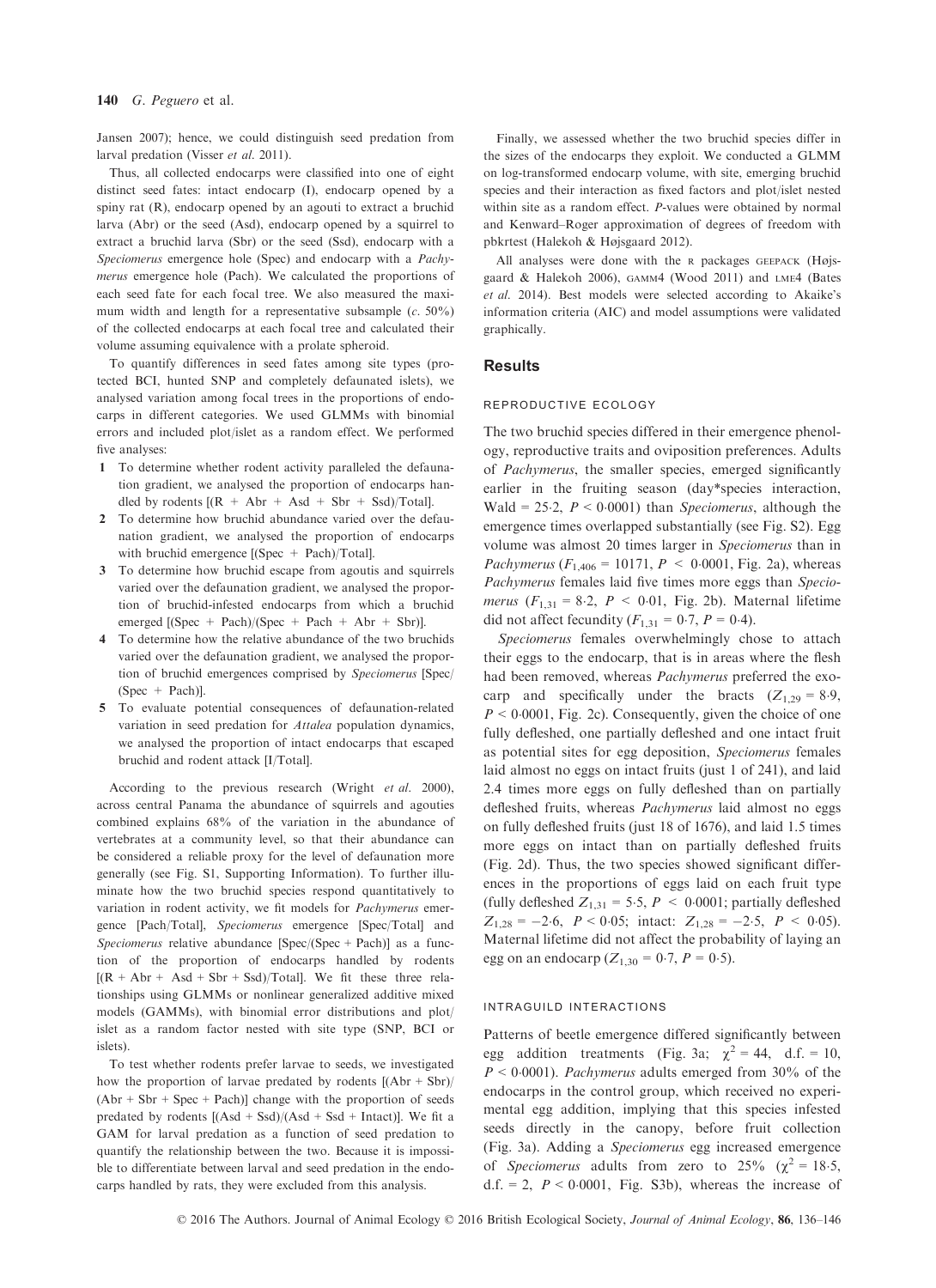

Fig. 2. Differences between the Attalea seed predators Pachymerus cardo and Speciomerus giganteus in egg size (a), egg number (b) and oviposition preferences in terms of preferred fruit tissue (c) and level of endocarp defleshing (d). Central lines are medians, boxes are 1st and 3rd quartile and whiskers show min and max values. Note log-scale in panels a and b. Overlaid numbers in panels c and d show the number of eggs. Significance levels (from generalized linear mixed models) are  $*P < 0.05$ ;  $*P < 0.01$ ; and  $**P$  $< 0.001$ .

Pachymerus emergences in the Pachymerus-only treatment was not significant compared with those in the control group ( $\chi^2 = 2.2$ , d.f. = 2,  $P = 0.14$ , Fig. S3a).

The reduction in the expected number of adult emergences in the P0 treatment (i.e. simultaneous egg addition of both species) compared with the Pachymerus-only treatment ( $\chi^2 = 11.6$ , d.f. = 2,  $P < 0.01$ , Fig. S3c) and with the *Speciomerus*-only treatment ( $\chi^2 = 7.6$ , d.f. = 2,  $P < 0.05$ , Fig. S3d) suggests that interspecific competition is costly for both species. When in direct competition for the same seed, the relative success of the two species depended on the relative timing of egg addition  $(\chi^2 = 10.3, d.f. = 4, P < 0.05, Fig. 3b)$ . When *Pachymerus* was given a head start of 30 days, there was no emergence whatsoever of Speciomerus, compared with 42% for Pachymerus. In contrast, when both eggs were added at the same time or when Pachymerus had a head start of just 10 days, Speciomerus emerged from 14% to 15% of all endocarps, whereas Pachymerus emerged at rates similar to the control.

#### seed fate in the field

A total of 6569 Attalea endocarps were collected from beneath 84 focal palms (BCI: mean  $67 \pm 12$  SE endocarps per palm; SNP:  $70 \pm 13$ ; islets:  $100 \pm 20$ ). At each site, around a third of the recovered endocarps were intact (Fig. 4a). The frequency with which seeds were attacked by rodents varied strongly between the three site types as predicted (Fig. 4a:  $Z_{SNP} = -4.5$ ,  $P < 0.0001$ ,  $Z_{Islets} = -2.8$ ,  $P \le 0.001$ , contrasts respective to BCI which was the intercept level of the models, see Table S1 for parameter estimates). In BCI, 647% of the endocarps were opened by rodents, compared with 177% in SNP and 116% in the islets. In BCI and SNP, the most abundant rodent scars were from agoutis and squirrels, whereas on the islets most scars were made by spiny rats (Fig. 4b).

The proportion of seeds from which bruchids emerged showed the opposite pattern of variation among site types (Fig. 4a:  $Z_{SNP} = 4.8$ ,  $P < 0.0001$ ,  $Z_{Islets} = 4.4$ ,  $P < 0.0001$ ): just 6.3% of seeds on BCI had bruchid emergence holes, compared to more than half of endocarps in SNP and the islets. The proportion of bruchid infestations that resulted in adult emergences was lower on BCI than SNP and the islets ( $Z_{SNP} = 3.4$ ,  $P < 0.0001$ ,  $Z_{Islets} = 6.7$ ,  $P < 0.0001$ ), reflecting higher levels of larval predation by rodents on BCI (Fig. 4c). There was a significant difference between sites in the relative abundance of the two bruchid species (Fig. 4d:  $Z_{SNP} = -6.7$ ,  $P < 0.001$ ,  $Z_{\text{Islets}} = -7.9$ ,  $P < 0.001$ ). Speciomerus was overwhelmingly dominant on BCI, accounting for 95% of bruchid emergences whereas Pachymerus dominated on the islets with 70 % of the emergences, and the two species had similar abundances at SNP (Fig. 4d).

© 2016 The Authors. Journal of Animal Ecology © 2016 British Ecological Society, Journal of Animal Ecology, 86, 136–146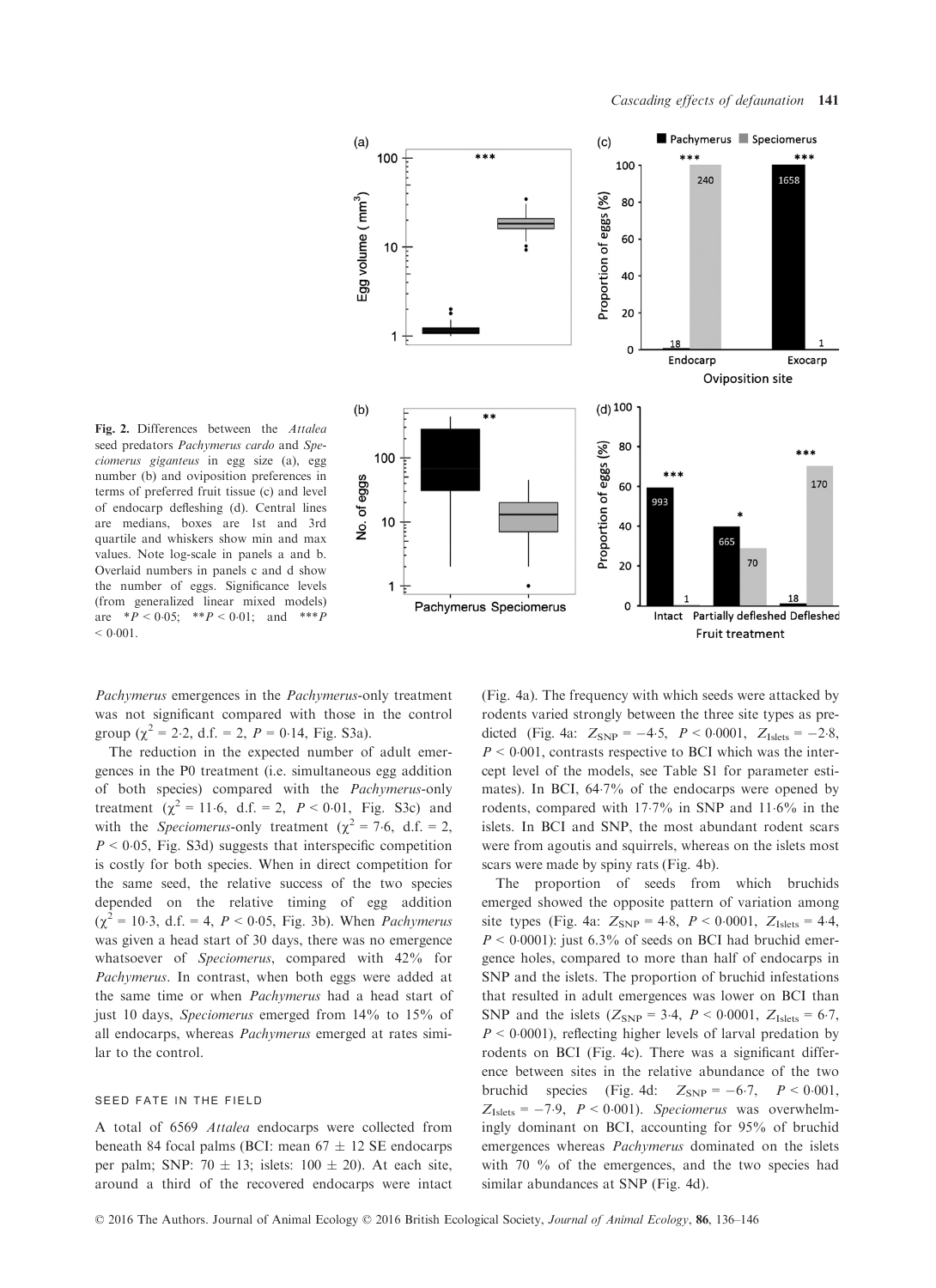

Fig. 3. Results of the trials in which Attalea seeds were incubated with and without addition of eggs of one or both species of the bruchid seed parasitoids Pachymerus and Speciomerus. Treatments were a control group of fruits directly collected from palms incubated without egg addition, and experimental additions of eggs of Pachymerus only, of both species with a head start of 0, 10 or 30 days for Pachymerus (P0, P10 and P30, respectively), and of Speciomerus only. (a) Differences among treatments in bruchid emergence. Overlaid numbers show counts for each outcome. (b) Association plot for the contingency analysis of treatments P0, P10 and P30 ( $\chi^2 = 10.3$ , d.f. = 4, P < 0.05). Numbers above and below the bars show the frequencies of each outcome for each treatment. The height of the bars is proportional to the corresponding Pearson residual. Within each treatment, the width of the bars is proportional to the frequency of the outcome (with frequency 0 assigned an arbitrary width). The significance level is for the overall analysis with black indicating the strongest deviation from the null hypothesis of independence between treatments and outcomes.

Variation in rodent attack among focal trees was strongly and differentially related to variation in the success of the two bruchid species (Fig. 5). The emergence of Pachymerus decreased as the levels of rodent attack increased  $(Z_{1,84} = -14.2, P < 0.0001, Fig. 5a)$ . In contrast, Speciomerus emergences peaked at intermediate levels of rodent attack ( $\chi^2 = 66.1$ , estimated d.f. = 4.2,  $P < 0.0001$ ,  $r^2 = 0.35$ , Fig. 5b) and its relative abundance reached almost total dominance when rodents were abundant  $(Z_{1,84} = 15.2, P < 0.0001,$  Fig. 5c). Larval predation risk

was higher than rodent seed predation risk at the vast majority of focal trees, with the fitted relationship far above the 1 : 1 line for most of the range of the data (estimated d.f. = 4.6;  $F = 50.3$ ;  $P = 0.0001$ ,  $r^2 = 0.78$ , Fig. S4).

Measurements of endocarp size in 1728 endocarps provided no clear indication of differences in endocarp size preferences between the bruchids (Table S2 and Fig. S5). Speciomerus emerged from slightly larger endocarps than Pachymerus in BCI (8.4  $\pm$  0.2 vs. 6.5  $\pm$  0.6, respectively; mean  $\pm 1$  SE in cm<sup>3</sup>) and the islets  $(6.9 \pm 0.1$  and  $6.6 \pm 0.06$ , but there were no differences in SNP  $(8.1 \pm 0.1 \text{ vs. } 8.2 \pm 0.1).$ 

#### **Discussion**

We investigated how vertebrates affected competitive interactions between two specialized seed predators of the palm A. butyracea. We found that the larger bruchid Speciomerus was the superior competitor in direct competition for a given seed but required the removal of the exo- and mesocarp of the fruits by a vertebrate frugivore before oviposition. The smaller but more fecund *Pachy*merus infested seeds inside intact fruits directly in the canopy, gaining a head start on its post-dispersal competitor. Pachymerus emergence dominated in the defaunated sites, but its dominance decreased as the proportion of seeds attacked by rodents increased. Rodent abundance is well correlated with the abundances of other mammals and serves as proxy for defaunation (Fig. S1). These results provide evidence for vertebrates influencing competitive interactions between seed predators, as well as for cascading effects of defaunation on species coexistence.

#### niche differentiation

The two bruchids showed pronounced differences in their reproductive ecology. The differences in egg volume and fecundity are consistent with a classical evolutionary trade-off between offspring size and number (Smith & Fretwell 1974). The finding that Pachymerus females preferred to oviposit on intact fruits along with the observation that incubated seeds collected directly from palms and subsequently stripped of exo- and mesocarp frequently already contained Pachymerus larvae indicates that this species oviposits on infructescences in the canopy. The same pre-dispersal oviposition behaviour has been observed in the congener P. bactris, which infests seeds of the palm A. standleyanum (Jansen et al. 2010). Speciomerus females, in contrast, exclusively laid their eggs on defleshed or partially defleshed endocarps that are typically available below parent palms (Wilson & Janzen 1972; Wright 1983). Several rodents cache these endocarps as food supplies out of reach of Speciomerus (Jansen et al. 2010, 2012, 2014), shortening the temporal window to lay their eggs. This, along with the uncertainty about prior infestation by its pre-dispersal competitor, may have

© 2016 The Authors. Journal of Animal Ecology © 2016 British Ecological Society, Journal of Animal Ecology, 86, 136–146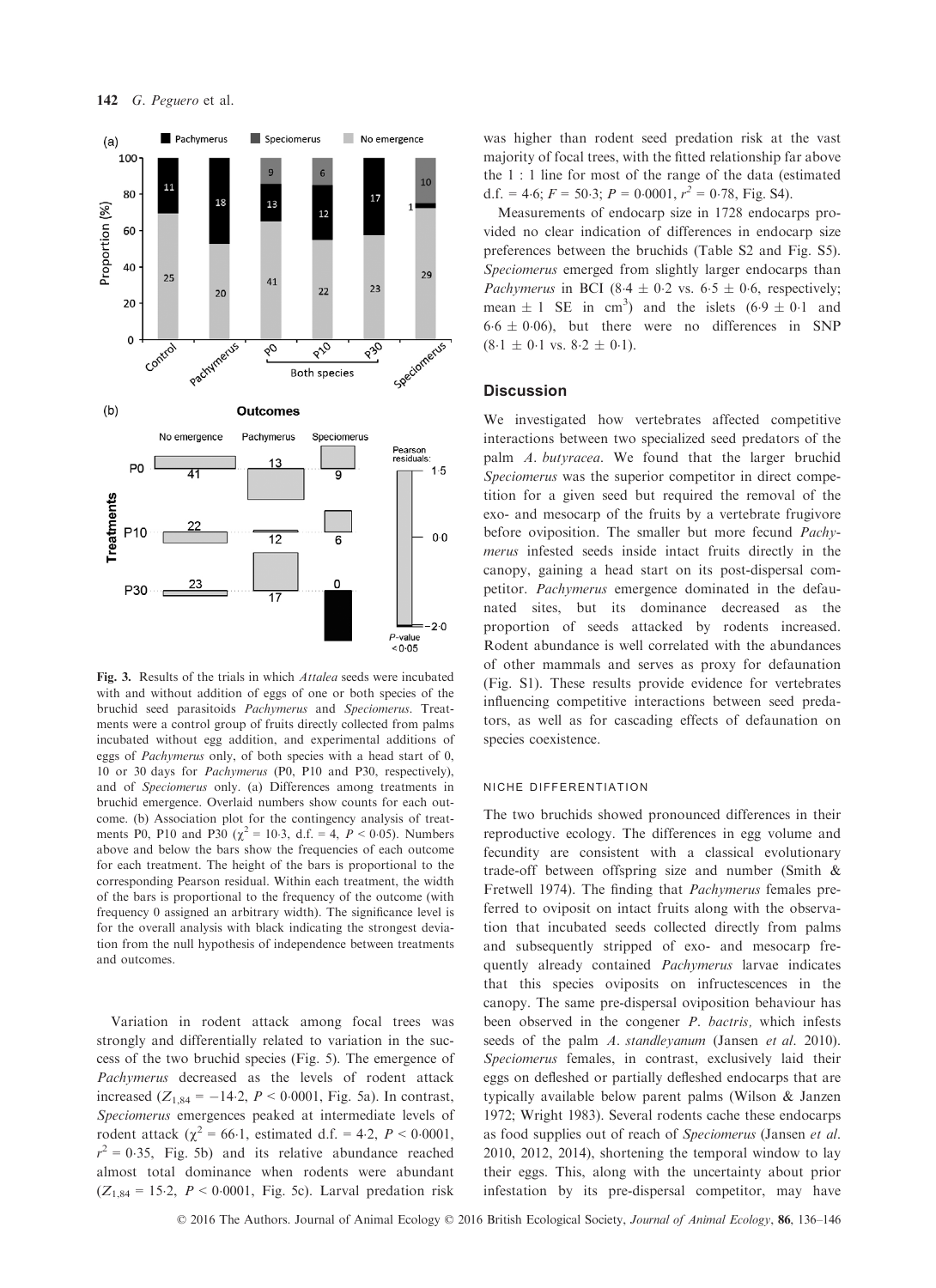

<sup>©</sup> 2016 The Authors. Journal of Animal Ecology © 2016 British Ecological Society, Journal of Animal Ecology, 86, 136–146

Fig. 4. Fates of Attalea seeds collected from sites with different levels of defaunation in central Panama. (a) Proportion of seeds with a bruchid emergence hole, opened by rodents, and intact; (b) proportion of seeds opened by squirrels, agouties or spiny rats relative to all seeds handled by rodents; (c) proportion of seeds with signs of larval predation by a rodent and with a bruchid emergence hole relative to all bruchid-infested seeds; (d) proportion of endocarps with bruchid emergence holes classified by bruchid species. Overlaid numbers show counts for each seed fate. Associated P-values are given in the text.

favoured greater larval competitive ability and the almost 20-fold larger energy investment per egg.

This interpretation of a more opportunistic vs. a more conservative reproductive strategy fits with bet-hedging theory predictions on optimal progeny size (Fox & Czesak 2000). A harsh environment (e.g. low density of oviposition sites and highly variable seed quality) is expected to select for adaptations that increase offspring survival such as larger egg sizes at the cost of lower fecundity (Czesak & Fox 2003), whereas an abundance of aggregated oviposition sites should select for a lower parental investment per egg and greater fecundities (Fox & Czesak 2000).

Pachymerus emerges earlier than Speciomerus at the onset of the wet season (Fig. S2), consistent with its predispersal oviposition behaviour. However, the substantial overlap in adult activity of the two bruchid species precludes a resource partitioning based on phenological differences (Espelta, Bonal & Sánchez-Humanes 2009). The larvae of Attalea seed predators exhibited intraguild predation, with only one adult emerging per seed despite multiple infestations, consistent with previous observations (Wilson & Janzen 1972; Wright 1983). The incubation trials demonstrated that the outcome of this larval predation depends on the duration of the head start of the pre-dispersal seed parasitoid vs. its post-dispersal competitor. Similar results have been found with the bruchid Callosobruchus maculatus in which just 2 days of head start allowed the larvae of a less competitive strain to equal its more aggressive competitor (Messina 1991). These results highlight that oviposition strategy, that is seed infestation before or after primary dispersal, is a main axis of niche divergence for insect seed predators and is associated with several other life-history traits, such as adult phenology, egg size/number and oviposition preferences (Messina 1991; Traveset 1991; Johnson & Romero 2004).

# cascading effects of defaunation

Our study sites represented a sharp defaunation gradient (Adler & Seamon 1991; Wright et al. 2000), as shown by striking differences in the proportion of endocarps handled by rodents. Bruchid emergence relative to bruchid infestation was much higher in defaunated sites, probably due to the lower rates of larval predation by rodents. Rodents preferentially prey upon bruchid larvae (Fig. S4) in accordance with previous studies suggesting that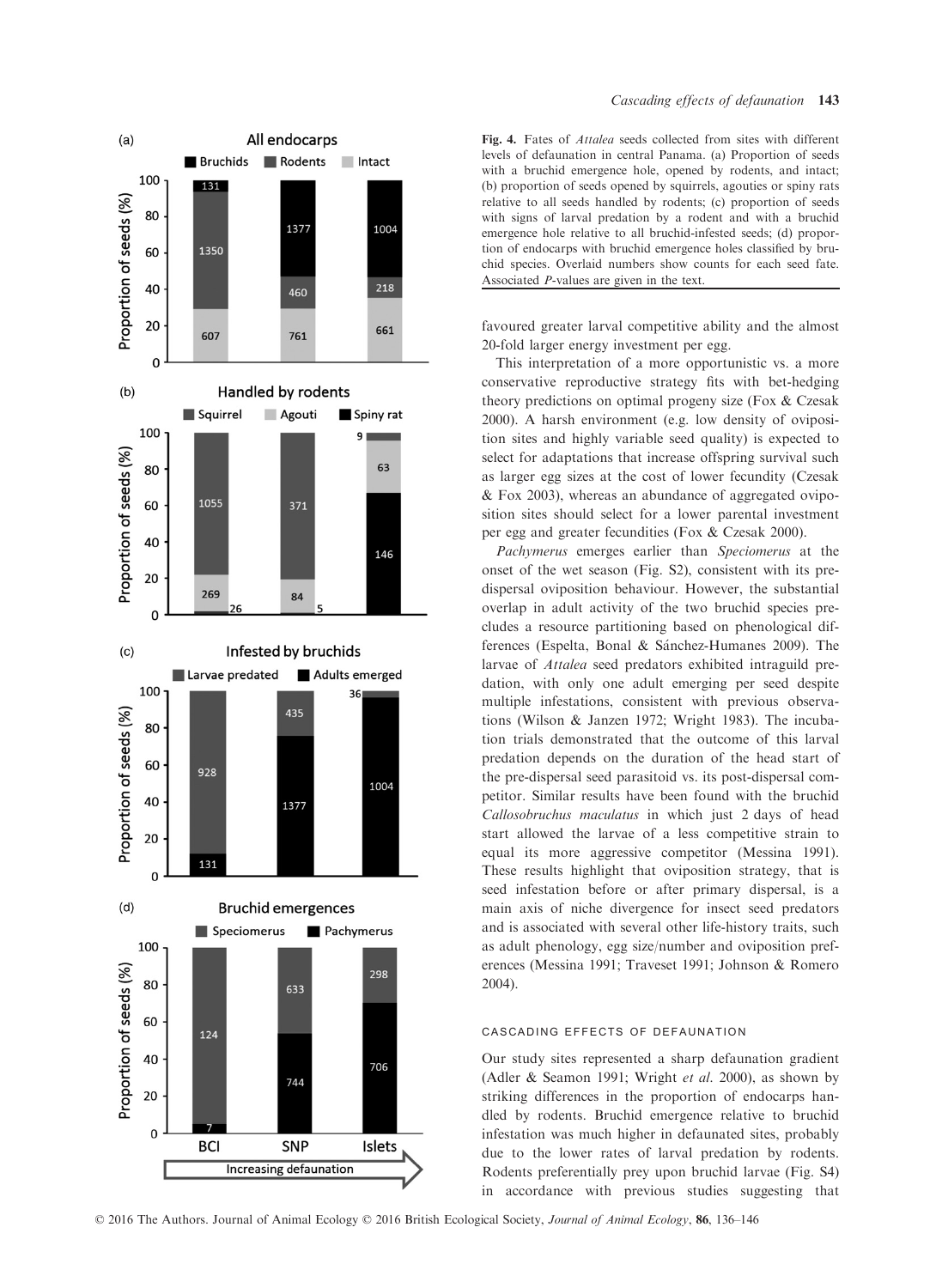

Fig. 5. Relationship of bruchid emergence with the frequency of rodent attack on seeds along a defaunation gradient in central Panama. Percentages of (a) Pachymerus emergence relative to all seeds [Pach/Total]; (b) Speciomerus emergences relative to all seeds [Spec/Total]; and (c) Speciomerus emergences relative to all bruchid emergences [Spec/(Pach + Spec)]. Rodent attack is defined by the proportion of seeds opened by rodents  $[(Sbr + Ssd + Abr + Asd + R)/Total]$ . Solid lines show regression fits according to generalized linear (a, c) or additive (b) mixed models with binomial errors and with plot nested within site as a random factor. Dotted lines show 95% confidence envelopes. Each point corresponds to a single focal tree, with point size proportional to sample size (number of seeds) and colours indicating sampling site types [Barro Colorado Island (BCI) = black, Soberania National Park (SNP) = grey, and Islets = light grey].

rodents can exert a strong top-down control over insect populations (Wright & Duber 2001; Gálvez & Jansen 2007; Visser et al. 2011). This top-down pressure had differential effects on the two competing seed predators. The relative abundance of Speciomerus increased with the levels of rodent attack, with Speciomerus being almost absolutely dominant on Barro Colorado where the level of larval predation by rodents was highest, while Pachymerus dominated at the most defaunated sites. One plausible reason is that Speciomerus is favoured by the higher abundance of vertebrate frugivores which expose endocarps as soon as fruits are ripe, thus reducing the head start of Pachymerus. In addition to rodents, many other vertebrate species feed upon Attalea fruits and there are remarkable differences in frugivory rates across central Panama linked with defaunation levels (Wright et al. 2000). Therefore, vertebrate frugivores and granivores may play a dual mutualistic and antagonistic role and modify the outcome of the intraguild predation of bruchids competing for Attalea seeds even at rather local scales (Fig. 5). If so, natural variation in vertebrate abundance and consumption of Attalea fruits at a landscape level would ultimately enable the coexistence of both bruchid species. A similar mechanism has been hypothesized to facilitate coexistence of specialized host-sharing milkweed aphids via spatial variation in the abundance of ants that promote their tended species by suppressing their superior non-tended competitors (Smith, Mooney & Agrawal 2008).

## conclusions

Natural food webs are spatially dynamic but empirical field-based evidence of how spatial variation in multitrophic interactions affects species coexistence is scant (Amarasekare 2008). Vertebrates such as reptiles, birds and mammals are keystone ecological agents known to exert top-down control on the populations of insects at lower trophic levels (Böhm, Wells & Kalko 2011; Visser et al. 2011), and whose disappearance thus has cascade effects reverberating through entire food webs (Terborgh et al. 2001). Our results show that vertebrates may also modify the competitive balance of phytophagous insects sharing the same key resource, and can determine their relative abundances. Given the unprecedented rates of defaunation globally (Dirzo et al. 2014), this insight warns of potential unanticipated effects on biodiversity loss in hyperdiverse groups such as phytophagous insects.

# Acknowledgements

The field work of this study was funded by a Smithsonian Tropical Research Institute short-term fellowship granted to G.P. and the analysis and writing was supported in part by a postdoctoral grant by the Ramon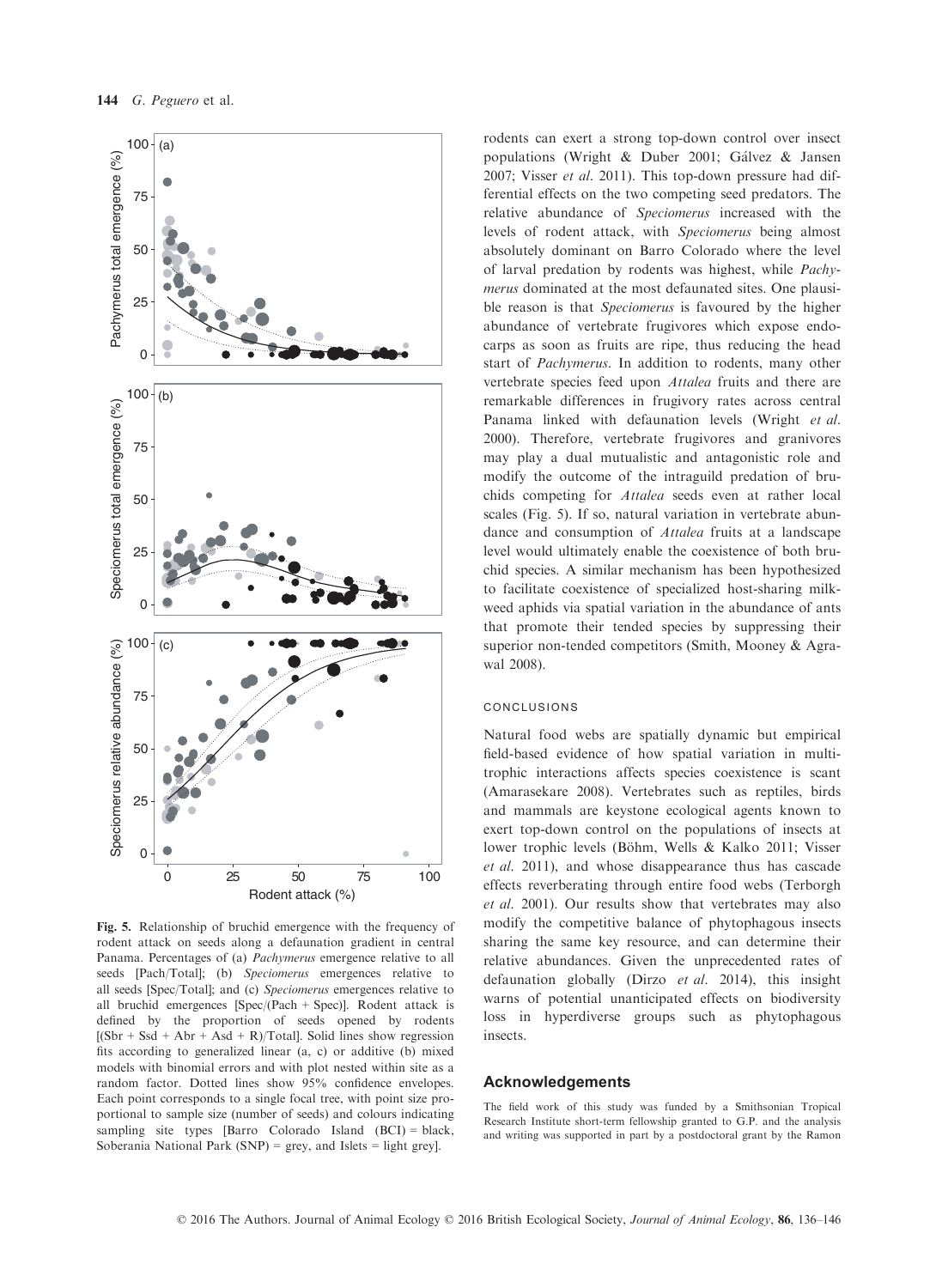#### Data accessibility

Data available from the Dryad Digital Repository [http://dx.doi.org/](http://dx.doi.org/10.5061/dryad.gc850) [10.5061/dryad.gc850](http://dx.doi.org/10.5061/dryad.gc850) (Peguero et al. 2016).

# References

- Adler, G.H. & Seamon, J.O. (1991) Distribution and abundance of a tropical rodent, the spiny rat, on islands in Panama. Journal of Tropical Ecology, 7, 349–360.
- Amarasekare, P. (2008) Spatial dynamics of foodwebs. Annual Review of Ecology, Evolution, and Systematics, 39, 479–500.
- Arim, M. & Marquet, P.A. (2004) Intraguild predation: a widespread interaction related to species biology. Ecology Letters, 7, 557–564.
- Bates, D., Mächler, M., Bolker, B. & Walker, S. (2014) Fitting linear mixed-effects models using lme4. ArXiv pre-print.
- Böhm, S.M., Wells, K. & Kalko, E.K.V. (2011) Top-down control of herbivory by birds and bats in the canopy of temperate broad-leaved oaks (Overcus robur). PLoS ONE 6 e17857
- (*Quercus robur*). *PLoS ONE*, **6**, e17857.<br>Bradford, D. & Smith, C. (1977) Seed predation and seed number in Scheelea palm fruits. Ecology, 58, 667–673.
- Bronstein, J.L. (1994) Conditional outcomes in mutualistic interactions. Trends in Ecology & Evolution, 9, 214–217.
- Bruno, J.F., Stachowicz, J.J. & Bertness, M.D. (2003) Inclusion of facilitation into ecological theory. Trends in Ecology & Evolution, 18, 119–125.
- Chase, J.M., Abrams, P.A., Grover, J.P., Diehl, S., Chesson, P., Holt, R.D. et al. (2002) The interaction between predation and competition: a review and synthesis. Ecology Letters, 5, 302–315.
- Czesak, M. & Fox, C. (2003) Evolutionary ecology of egg size and number in a seed beetle: genetic trade-off differs between environments. Evolution, 57, 1121–1132.
- Delobel, B. & Delobel, A. (2006) Dietary specialization in European species groups of seed beetles (Coleoptera: Bruchidae: Bruchinae). Oecologia, 149, 428–443.
- Dirzo, R., Young, H.S., Galetti, M., Ceballos, G., Isaac, N.J.B. & Collen, B. (2014) Defaunation in the Anthropocene. Science, <sup>345</sup>, 401–406.
- Espelta, J.M., Bonal, R. & Sanchez-Humanes, B. (2009) Pre-dispersal acorn predation in mixed oak forests: interspecific differences are driven by the interplay among seed phenology, seed size and predator size. Journal of Ecology, 97, 1416–1423.
- Fox, C. & Czesak, M. (2000) Evolutionary ecology of progeny size in arthropods. Annual Review of Entomology, 45, 341–369.
- Galvez, D. & Jansen, P.A. (2007) Bruchid beetle infestation and the value of Attalea butyracea endocarps for neotropical rodents. Journal of Tropical Ecology, 23, 381–384.
- Gurevitch, J., Morrison, J. & Hedges, L. (2000) The interaction between competition and predation: a meta-analysis of field experiments. The
- American Naturalist, 155, 435–453. Halekoh, U. & Højsgaard, S. (2012) A Kenward-Roger approximation and parametric bootstrap methods for tests in linear mixed models–the R package pbkrtest. Journal of Statistical Software, 59, 1–32.
- Højsgaard, S. & Halekoh, U. (2006) The R package geepack for generalized estimating equations. Journal of Statistical Software, 15, 1–11.
- Jansen, P.A., Elschot, K., Verkerk, P.J. & Wright, S.J. (2010) Seed predation and defleshing in the agouti-dispersed palm Astrocaryum standleyanum. Journal of Tropical Ecology, 26, 473–480.
- Jansen, P.A., Hirsch, B.T., Emsens, W.-J., Zamora-Gutierrez, V., Wikelski, M. & Kays, R. (2012) Thieving rodents as substitute dispersers of megafaunal seeds. Proceedings of the National Academy of Sciences of the United States of America, 109, 12610–12615.
- Jansen, P.A., Visser, M.D., Wright, S.J., Rutten, G. & Muller-Landau, H.C. (2014) Negative density dependence of seed dispersal and seedling recruitment in a Neotropical palm. Ecology Letters, 17, 1111–1120.
- Janzen, D.H. (1975) Intra- and interhabitat variations in Guazuma ulmifolia (Sterculiaceae) seed predation by Amblycerus Cistelinus (Bruchidae) in Costa Rica. Ecology, 56, 1009–1013.
- Janzen, D.H. (1980) Specificity of seed-attacking beetles in a Costa Rican deciduous forest. Journal of Ecology, 68, 929–952.
- Johnson, C.D. & Romero, J. (2004) A review of evolution of oviposition guilds in the Bruchidae (Coleoptera). Revista Brasileira de Entomologia,
- 48, 401–408. Kaplan, I. & Denno, R.F. (2007) Interspecific interactions in phytophagous insects revisited: a quantitative assessment of competition theory.  $Ecology \space Letters$ . **10.** 977–994.
- theory. *Ecology Letters*, **10**, 977–994.<br>Messina, F. (1991) Life-history variation in a seed beetle: adult egg-laying vs. larval competitive ability. Oecologia, 85, 447-455.
- Mitchell, R. (1975) The evolution of oviposition tactics in the bean weevil, Callosobruchus maculatus (F.). Ecology, 56, 696–702.
- Novotny, V. & Basset, Y. (2005) Host specificity of insect herbivores in tropical forests. Proceedings of the Royal Society of London. Series B:
- Biological Sciences, 272, 1083-1090.<br>Peguero, G., Bonal, R. & Espelta, J.M. (2014) Variation of predator satiation and seed abortion as seed defense mechanisms across an altitudinal range. Basic and Applied Ecology, 15, 269–276.
- Peguero, G., Muller-Landau, H., Jansen, P. & Wright, J. (2016) Data from: Cascading effects of defaunation on the coexistence of two specialized insect seed parasitoids. Dryad Digital Repository, [http://dx.](http://dx.doi.org/10.5061/dryad.gc850) [doi.org/10.5061/dryad.gc850](http://dx.doi.org/10.5061/dryad.gc850).
- Sallabanks, R. & Courtney, S.P. (1992) Frugivory, seed predation, and insect-vertebrate interactions. Annual Review of Entomology, 37, 377–400.
- Schneider, C.A., Rasband, W.S. & Eliceiri, K.W. (2012) NIH Image to ImageJ: 25 years of image analysis. *Nature Methods*, **9**, 671–675.<br>Silvius, K. & Fragoso, J. (2002) Pulp handling by vertebrate seed dis-
- persers increases palm seed predation by bruchid beetles in the northern Amazon. Journal of Ecology, 90, 1024-1032.
- Smith, C.C. & Fretwell, S.D. (1974) The optimal balance between size and number of offspring. The American Naturalist, 108, 499.
- Smith, R., Mooney, K. & Agrawal, A. (2008) Coexistence of three specialist aphids on common milkweed, Asclepias syriaca. Ecology, <sup>89</sup>, 2187–2196.
- Terborgh, J., Lopez, L., Nuñez, P., Rao, M., Shahabuddin, G., Orihuela, G. et al. (2001) Ecological meltdown in predator-free forest fragments. Science, 294, 1923–1926.
- Traveset, A. (1991) Pre-dispersal seed predation in Central American Acacia farnesiana: factors affecting the abundance of co-occurring bruchid beetles. Oecologia, 87, 570–576.
- Tscharntke, T. & Hawkins, B.A. (2002) Multitrophic level interactions: an introduction. Multitrophic Level Interactions (eds T. Tscharntke & B.A. Hawkins), pp. 1–7. Cambridge University Press, Cambridge, UK.
- Visser, M.D., Muller-Landau, H.C., Wright, S.J., Rutten, G. & Jansen, P.A. (2011) Tri-trophic interactions affect density dependence of seed fate in a tropical forest palm. Ecology Letters, 14, 1093-1100
- Wilson, D. & Janzen, D. (1972) Predation on Scheelea palm seeds by bruchid beetles: seed density and distance from the parent palm. Ecology, 53, 954–959.
- Wood, S.N. (2011) Fast stable restricted maximum likelihood and marginal likelihood estimation of semiparametric generalized linear models. Journal of the Royal StatisticalSociety:SeriesB (StatisticalMethodology),73, 3–36.
- Wright, S.J. (1983) The dispersion of eggs by a bruchid beetle among Scheelea palm seeds and the effect of distance to the parent palm. Ecol-
- ogy, 64, 1016–1021. Wright, S.J. & Duber, H.C. (2001) Fragmentation alter seed dispersal, seed survival, and seedling recruitment in the Palm Attalea butyracea
- with implications for tropical tree diversity. *Biotropica*, 33, 583–595.<br>Wright, S.J., Zeballos, H., Domínguez, I., Gallardo, M.M., Moreno, M.C. & Ibáñez, R. (2000) Poachers alter mammal abundance, seed dispersal, and seed predation in a neotropical forest. Conservation Biology, 14, 227-239.

Received 29 March 2016; accepted 2 September 2016 Handling Editor: Catherine Parr

## Supporting Information

Additional Supporting Information may be found in the online version of this article.

Fig. S1. Correlation between rodent and vertebrate abundance across central Panama.

Fig. S2. Phenology of Pachymerus and Speciomerus adult emergence.

Fig. S3. Association plots of egg incubation trials.